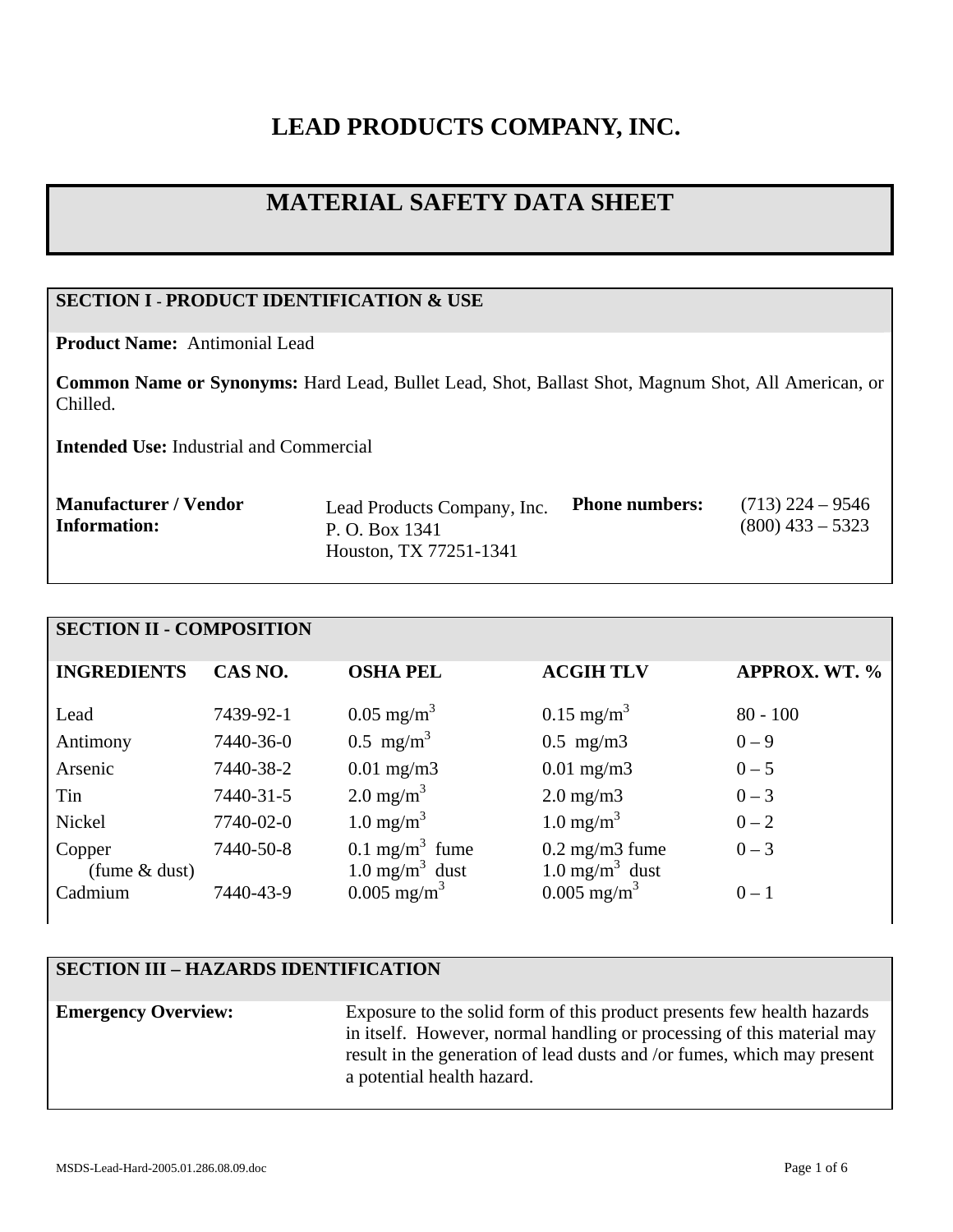## **SECTION III – HAZARDS IDENTIFICATION (continued)**

| <b>Acute Exposure:</b><br>(Severe Short-Term) | Acute overexposure to lead may lead to central nervous system<br>disorders, characterized by: weakness, vomiting, uncoordinated body<br>movements, drowsiness, seizures, coma & death. It should be<br>recognized that exposures of this magnitude in an industrial<br>environment are extremely unlikely.                                                                                                                                                                                                     |  |  |
|-----------------------------------------------|----------------------------------------------------------------------------------------------------------------------------------------------------------------------------------------------------------------------------------------------------------------------------------------------------------------------------------------------------------------------------------------------------------------------------------------------------------------------------------------------------------------|--|--|
| <b>Chronic Exposure:</b><br>(Prolonged)       | Chronic overexposure to lead can result in systemic lead poisoning with<br>symptoms of: metallic taste, anemia, insomnia, weakness, constipation,<br>abdominal pain, gastrointestinal disorders, joint and muscle pains, and<br>muscular weakness, and may cause damage to the blood-forming,<br>nervous kidneys & reproductive systems. Damage may include<br>reduced fertility in both men and women, damage to the fetus of<br>exposed pregnant women, anemia, muscular weakness and kidney<br>dysfunction. |  |  |
| <b>Carcinogenicity:</b>                       | NTP: Yes<br><b>IARC:</b> Yes<br><b>OSHA:</b> Yes                                                                                                                                                                                                                                                                                                                                                                                                                                                               |  |  |
| Eye:                                          | Dust, vapor and/or fume may cause irritation.                                                                                                                                                                                                                                                                                                                                                                                                                                                                  |  |  |
| <b>Skin Contact:</b>                          | Dust, vapor and/or fume may cause irritation.                                                                                                                                                                                                                                                                                                                                                                                                                                                                  |  |  |
| <b>Skin Absorption:</b>                       | Dust, vapor and/or fume are not readily absorbed through the skin.                                                                                                                                                                                                                                                                                                                                                                                                                                             |  |  |
| <b>Inhalation:</b>                            | Dust, vapor and/or fume may be irritating to the respiratory system, and<br>can result in both acute and chronic overexposure.                                                                                                                                                                                                                                                                                                                                                                                 |  |  |
| <b>Ingestion:</b>                             | Dust, vapor and/or fume may be absorbed through the digestive system,<br>and can result in both acute and chronic overexposure.                                                                                                                                                                                                                                                                                                                                                                                |  |  |

## **SECTION IV- EMERGENCY AND FIRST AID PROCEDURES**

| Eye:                      | Flush well with running water to remove particulate (s). If irritation<br>persists, get medical attention.        |
|---------------------------|-------------------------------------------------------------------------------------------------------------------|
| <b>Skin Contact:</b>      | Follow normal hygiene $\&$ first aid procedures - wash with soap and<br>water.                                    |
| <b>Inhalation:</b>        | Remove from exposure. Get medical attention if experiencing effects of<br>overexposure. See Section III.          |
| <b>Ingestion:</b>         | Give water; induce vomiting only in a conscious non-convulsing<br>individual; obtain immediate medical attention. |
| <b>Note to Physician:</b> |                                                                                                                   |

Lead and its inorganic compounds are neurotoxins which may produce peripheral neuropathy. For an overview of the effects of lead exposure, consult Occupational Safety and Heath Administration (OSHA) Appendix A of occupational exposure to lead (29 CFR 1910.1025). Tin and its inorganic compounds are primary chemical irritants of the skin, and stannic oxide has been shown to cause benign pneumoconiosis. Inhalation of copper dust has caused, in animals, hemolysis of the red blood cells, deposition of hemofusion in the liver and pancreas, and injury to the lung cells. Copper is not normally toxic when ingested orally in amounts expected from occupational exposure. Exposure to copper dust, vapor or fumes may cause metal fume fever.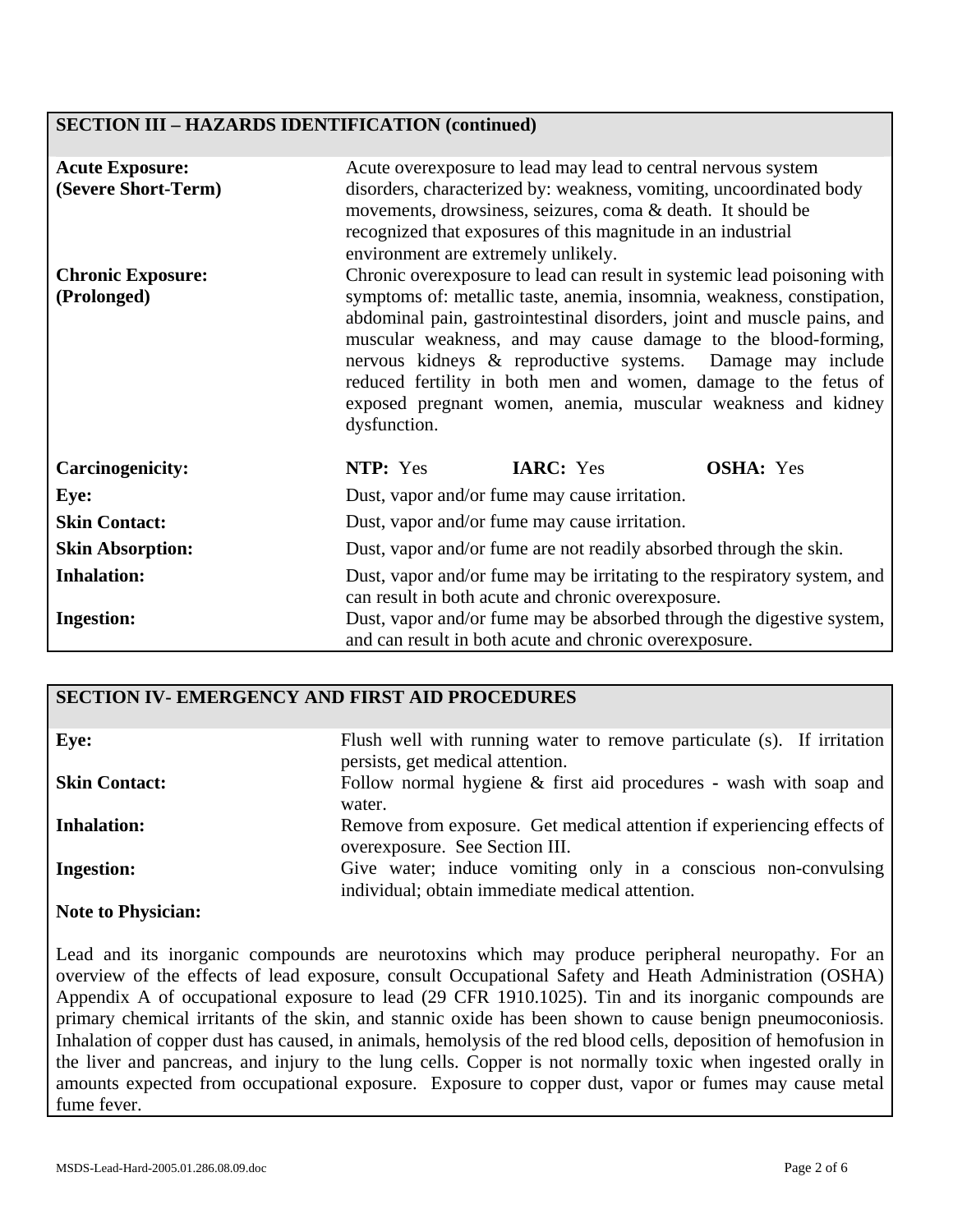# **SECTION IV- EMERGENCY AND FIRST AID PROCEDURES (continued)**

#### **Additional Information**

Pre-employment medical evaluations are recommended for large users of this product (required at contaminant exposure levels exceeding the lead allowable - see OSHA Lead Standard, 29 CFR 1910.1025). Attention should be directed to skin, eyes, respiratory tract, blood, kidneys, pulmonary function and neurological health.

Periodic medical examinations should be repeated on an annual basis for those employees exposed to potentially hazardous levels of this product. Please consult the U.S. OSHA lead standard (29 CFR 1910.1025) for specific guidance; periodic medical examinations are required under certain circumstances.

U.S. OSHA biological limit for blood lead level as prescribed at U.S. OSHA standard 29 CFR 1910.1025.

#### **SECTION V- FIRE AND EXPLOSION HAZARD INFORMATION**

| <b>Flash point:</b>                      | Non-flammable                                                                                                      |  |
|------------------------------------------|--------------------------------------------------------------------------------------------------------------------|--|
| <b>Flammable limits:</b>                 | Not applicable                                                                                                     |  |
| <b>Extinguishing media:</b>              | Dry chemical, CO2 should be used on surrounding fire.                                                              |  |
|                                          | Do not use water on fires where molten metal is present.                                                           |  |
| <b>Special fire fighting procedures:</b> | Use approved full-face piece self-contained breathing apparatus & full<br>protective clothing if involved in fire. |  |
| Unusual fire & explosion                 | Molten metals produce fume/dust/mist that may be toxic $\&$ /or                                                    |  |
| hazards:                                 | respiratory irritants. Products or dust can react vigorously w/strong                                              |  |
|                                          | oxidizing agents.                                                                                                  |  |

# **SECTION VI – ACCIDENTAL RELEASE MEASURES Spill or Leak Procedures:**

| <b>Spill or Leak Procedures:</b>                                                              | 1) Material in dust form - minimize exposure. Clean-up using dustless |
|-----------------------------------------------------------------------------------------------|-----------------------------------------------------------------------|
|                                                                                               | methods (e.g., HEPA vacuum). Do not use compressed air.               |
| 2) Place in closed labeled containers for recycling or disposal.<br>3) Keep out of waterways. |                                                                       |
|                                                                                               | Note: Response personnel should wear protective clothing $\&$         |

Note: Response personnel should wear protective clothing & respiratory protection where dust/fume exposure exists.

**Other Procedures:** For large product users or operations involving large product quantities, we recommend that the purchaser establish a Spill Prevention, Control and Countermeasures (SPCC) Plan. The SPCC Plan should include procedures for proper storage as well as clean-up of spills or leaks. The procedures should conform to safe practices and provide for proper recovery and/or disposal. Depending on the quantity spilled, notification to the National Response Center (800-424-8802) may be required in case of hazardous substances. (See U.S. EPA and U.S. DOT regulations; also various state and local regulations.)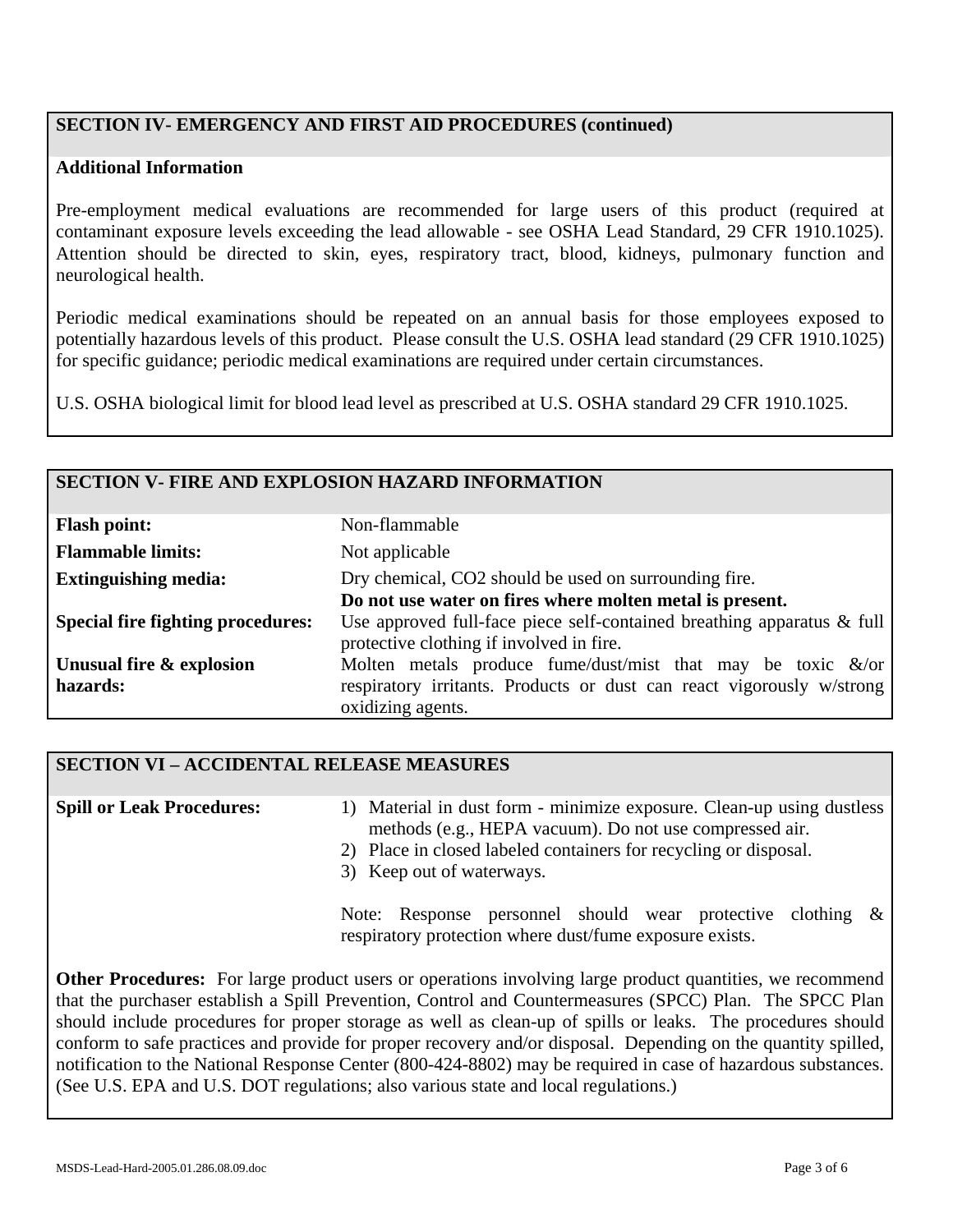# **SECTION VII – HANDLING & STORAGE**

**Handling Information:** Practice good housekeeping procedures to prevent dust accumulations. Keep material dry, where accidental contact with acids is not possible. Avoid storage near incompatible materials (see Section X). Avoid skin contact and keep away from children & their environment, feed products, food products and domestic animals.

**Other Precautions**: Special attention is drawn to the requirements of the U.S. OSHA Lead Standard (29 CFR 1910.1025) and Respirator Standard (29 CFR 1910.134) should airborne exposures exceed the U.S. OSHA Action Level (AL) or PEL. Inadvertent contaminants to product such as moisture, ice, snow, grease, or oil can cause an explosion when charged to a molten metal bath or melting furnace (preheating metal should remove moisture from product).

# **SECTION VIII – EXPOSURE CONTROLS / PERSONAL PROTECTION**

**Respiratory Protection**: Respiratory protection is required where airborne exposures exceed U.S. OSHA /ACGIH permissible air concentrations. Respirator selection shall be made in accordance with the U.S. OSHA Occupational Exposure Standard for Lead at 29 CFR 1910.1025 and the Respiratory Protection Standard at 29 CFR 1910.134.

**Ventilation**: Good general dilution ventilation or ventilation, as described in "industrial ventilation, a manual of recommended practice", by the American Conference of Governmental Industrial Hygienists (ACGIH), is recommended in order to maintain exposure levels below the Threshold Limit Values (TLV's) specified by U.S. OSHA or other local or state regulations.

**Protective Gloves:** Recommended for prolonged contact/heat. Required above the lead PEL.

**Eye Protection:** Safety glasses or goggles are recommended where the possibility of getting dust particles in the eyes exists. A face shield is recommended in areas around molten metal.

**Other Protective Equipment:** Full protective clothing and shoes are required for employee exposure above the lead PEL. Other safety equipment should be worn as appropriate for the work environment. Keep work clothing separate from street clothes.

**Work/Hygienic Practices**: Do not permit eating, drinking, or the use of cosmetics or tobacco products while handling or processing material or while in work areas. Practice good personal hygiene procedures. Wash hands and face thoroughly before eating, drinking, applying cosmetics, or using tobacco products. Full protective clothing is to be worn by workers exposed to concentrations of lead dust/fume above the PEL, and showering is required before changing into street clothes. Keep work clothing separate from street clothes. Work clothes and equipment should remain in designated lead contaminated areas and never taken home or laundered with personal clothing. Avoid inhalation and ingestion of product, and activities which generate dust or fume. Keep melting temperatures as low as possible to minimize the generation of fume.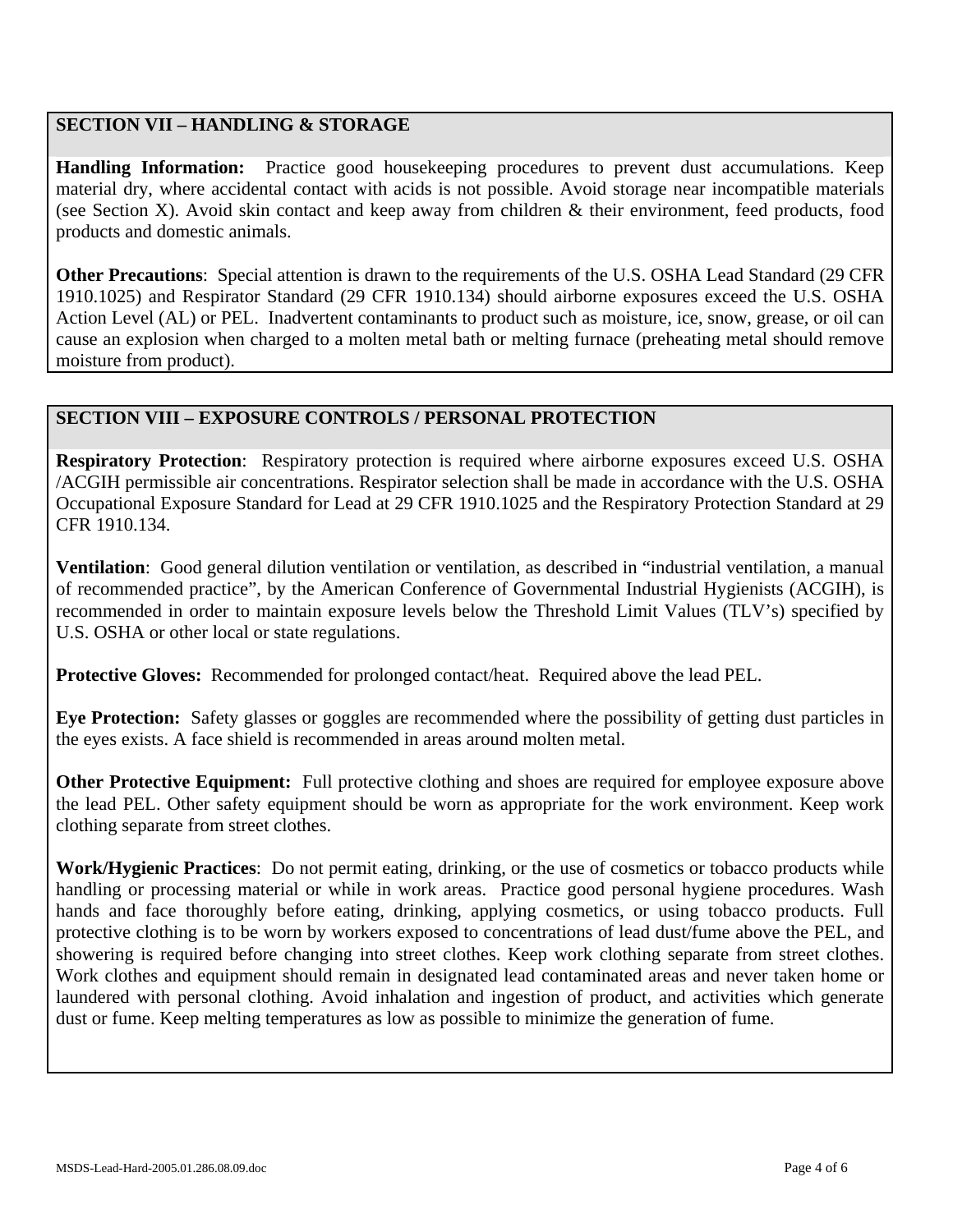# **SECTION IX – PHYSICAL/ CHEMICAL CHARACTERISTICS**

| <b>Appearance At Normal Conditions:</b> | <b>Blue/Silver Gray Metal</b> |
|-----------------------------------------|-------------------------------|
| <b>Odor At Normal Conditions:</b>       | No Detectable Odor            |
| Specific Gravity $(H20 = 1)$ :          | $10.8 - 11.3$                 |
| <b>Melting Point (Degrees F):</b>       | $486^{\circ} - 621^{\circ}$ F |
| <b>Boiling Point (Degrees F):</b>       | $>$ 3164 $\degree$ F          |
| <b>Solubility In Water:</b>             | Insoluble - negligible        |
| <b>Evaporation Rate</b>                 | Not Applicable                |
| <b>Vapor Density:</b>                   | Not Applicable                |
| <b>Vapor Pressure:</b>                  | Not Applicable                |
| pH:                                     | Not Applicable                |

| <b>SECTION X - STABILITY &amp; REACTIVITY</b>         |                                                                                                                                                                                                               |
|-------------------------------------------------------|---------------------------------------------------------------------------------------------------------------------------------------------------------------------------------------------------------------|
| <b>Stability:</b>                                     | <b>Stable</b>                                                                                                                                                                                                 |
| <b>Conditions To Avoid:</b>                           | Accidental contact with acids or strong oxidizers                                                                                                                                                             |
| <b>Incompatibility:</b>                               | Strong oxidizers, hydrogen peroxide, active metals - sodium,<br>potassium. Powdered lead fused with ammonium nitrate may cause a<br>violent reaction.<br>Never mix molten metal with water - it will explode. |
| <b>Hazardous Decomposition</b><br><b>By Products:</b> | Heavy metal oxide fumes vapor, and/or dust may be generated at<br>high temperatures.                                                                                                                          |
| <b>Hazardous Polymerization:</b>                      | Will not occur                                                                                                                                                                                                |

#### **SECTION XI – DISPOSAL CONSIDERATIONS**

**Waste disposal methods:** May have value if recycled. Dispose of toxic substances & hazardous wastes in accordance with all federal, state and/or local disposal or discharge regulations. Under the Resource Conservation and Recovery Act (RCRA), it is the responsibility of the user of the product to determine, at the time of disposal, whether the product falls under the RCRA as a hazardous waste. This is because product uses, transformations, synthesis, mixtures, etc. may cause the resulting end-product to be classified as hazardous.

# **SECTION XII – TRANSPORTATION INFORMATION U.S. DOT Shipping Name:** Not regulated by U.S. DOT as shipped Hazard Class: Not Applicable **UN / ID No.** Not Applicable **U.S. DOT Label (s)** Not Applicable